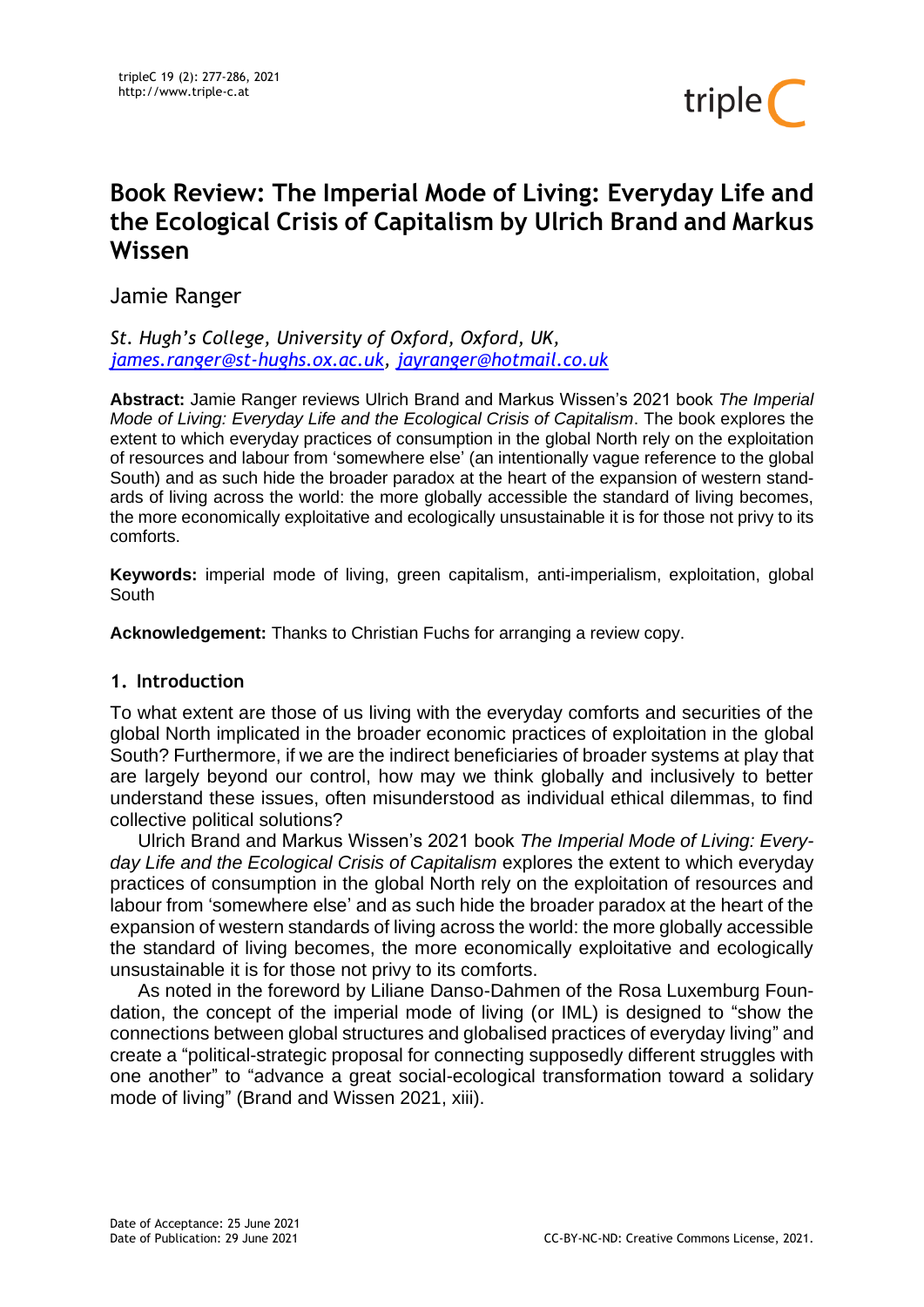#### **2. Book Overview**

Chapter One, "At the Boundaries of a Mode of Living", begins with the geopolitical contention articulated by Robert D. Kaplan in 1994 that the Global North had abandoned the Global South since the end of the Cold War, and as such, that epidemics, failed states, ecological devastation and myriad tragedies were befalling populations suffering from the emergent intractable cultural and religious conflicts. Kaplan presents a fragmented, dysfunctional, "ungovernable" situation in which the environment is framed as the national-security issue of the 21st century. Brand and Wissen acknowledge the plausibility of the hypothesis, but rightly contest the absence of social and material relations at the heart of the analysis. People don't just languish in poverty without context; they don't fight one another without political and social motivations; they cannot be oppressed without an oppressor; and to what extent is the Global North's governments turning their backs on the Global South merely a means by which the Global North's corporations can remain as influential and exploitative as they were when they functioned within colonial regimes?

Brand and Wissen present the reader with four purposes of the book: firstly, "to make visible the forces that facilitate the everyday life of production and consumption of people in the global North, as well as of a growing number of people in the global South, without necessarily passing the threshold of conscious perception or crossing into critical reflection" to show how "normality is produced precisely by masking the destruction in which it is rooted" (5). Secondly, to explore "how and why this sense of normality is produced in a time when problems and crises are accumulating, intensifying and overlapping in so many different areas" and to investigate the paradox of the IML: how it affects and exacerbates worldwide crises such as climate breakdown, global inequality and geopolitical tensions whilst somehow stabilising "social relations in the countries where its benefits are concentrated" (5). Thirdly, to show the way in which an economic system reliant on a burden being held "elsewhere" is incompatible with any rise in universal living standards: as the BRIC (Brazil, Russia, India, China) countries become competitors with the global North, "fewer and fewer people in the global South will be prepared to risk their own lives" (6) for the sake of maintaining the global North's living standards. Fourthly, such an economic diagnosis calls for a political intervention: "the ecological crisis must be recognised for what it is: a clear indication that the global North's norms of production and consumption, which evolved with capitalism and have now become universal, can be maintained in their ecologically modernised form only at the cost of ever more violence, ecological destruction and human suffering, and, at that, in an ever-smaller part of the world" (8).

In Chapter Two, "Multiple Crises and Socio-ecological Transformation", the reader is introduced to the contradictions of environmental politics. The 1990s was dominated by the rhetoric of "sustainable development", of myriad international conferences, committees, reports and organisations all fundamentally in service of "market mechanisms for fighting the ecological crisis" (15), a crisis that many state actors were more than happy to continue downplaying for ideological and, of course, financial reasons. After the crisis of 2008, business pivoted to environmental policy as a liberal veneer to cover for their otherwise systemically unaccountable transgressions. Furthermore, the rise of the global South's economic productivity corresponded to rises in levels of carbon dioxide emissions and general pollution levels in absolute numbers (if not per capita) and as such, the global North could portray themselves as the liberal, well-meaning protagonists in a 'save-the-planet' story whilst being given political licence to discipline their newly emboldened competitors. The vague language of "transformations towards sustainability" (24) hides all manner of geopolitical and economic vested interests, as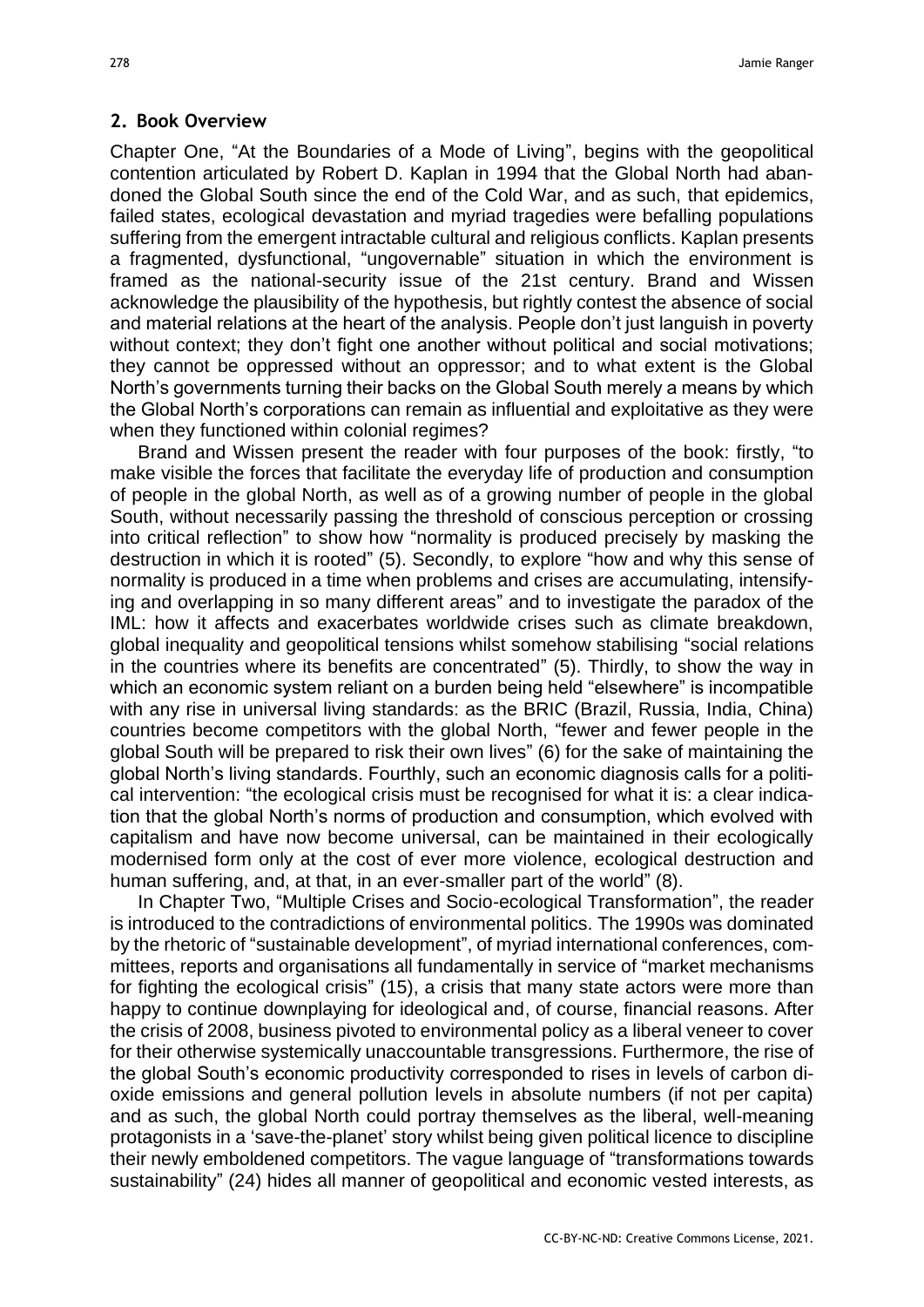well as serving to water down any substantive proposals, dousing any radical policy suggestions with what appears to be the pragmatism of technical specialists. Furthermore, the entire debate too often leads to the perspective of "the education of princes", that "instead of starting a fight with the elites to take away their privileges and limit their power, these elites must be convinced of the right thing to do" (25). This notion chimes well with the centrist response to political demands from the left: tell us what you want, vote us in and we might do it, explain to us what you want but do not let anyone else take the position of deciding whether and when to enact what you want. The capitulation of the left to the centre, only to find their demands unmet or outright mocked from 'moderates' in power, has been politically suicidal for a generation.

The authors also note the importance of ensuring that the political responsibility of state actors and corporations is not projected back onto individual consumers without a structural analysis: after all, "humankind" is a vulgar abstraction that occludes the social mediation of the human impact on the environment "through relations of power, class, gender and 'race'" (28). The necessary political and economic changes required to avert climate breakdown places the needs of all in conflict with the short-termism and ideologically entrenched convictions of a privileged few: "the prospect socio-ecological transformation thus crucially implies pitting ourselves against various powerful economic and political actors that have little or no interest in a wide-reaching change" (34).

In Chapter Three, "The Concept of the IML", the authors introduce the core idea that "everyday life in the capitalist centres is essentially made possible by shaping social relations and society-nature relations elsewhere, i.e., by means of (in principle) unlimited access to labour power, natural resources and sinks – ecosystems (such as rainforests and oceans) […] on a global scale" (40-41). The author use "elsewhere" flippantly with intention: we don't care where our underwear was made, nor our morning coffee; we don't pay attention to where the materials that went into our computers came from, as long as it's here and it's working, and we've got a decent Wi-Fi connection. Moreover, even an individual taking a unique and profound interest in the sourcing of their everyday products, the logic of ethical consumerism, does little to combat broader structural issues. After all, states turn us into habitual recyclers whilst giving tax breaks to companies that spill their oil in the ocean. The authors attribute their concept to a Gramscian approach, in finding the hegemonic mode in which certain social practices are normalised and 'naturalised' As anyone with a background in sociology may suspect, it is not long before the authors invoke the work of Pierre Bourdieu (and his notion of habitus) in mapping the everyday lifestyle choices, perceptions and guiding themes that reproduce the imperial mode of living. The authors isolate "the pre-eminence of consumerism, eating meat and private car ownership" (45) as examples. The IML is described as "both necessity *and* promise, constraint *and* precondition for life and social participation" (54). The claim is that "the experience of inequality opens up a space for social and political confrontations over alternatives" (59), but like any hegemonic mode of living, it is adaptable and resilient: the IML is becoming "greener" in terms of refocusing on sustainability, inclusive economic growth and rhetorical commitment to fighting climate breakdown, and yet its self-revolutionising will always ensure that its essential features remain intact (67).

Brand and Wissen concede that the fourth chapter, "The Historical Making of the IML", could be a monograph on its own, given the extensive history of colonial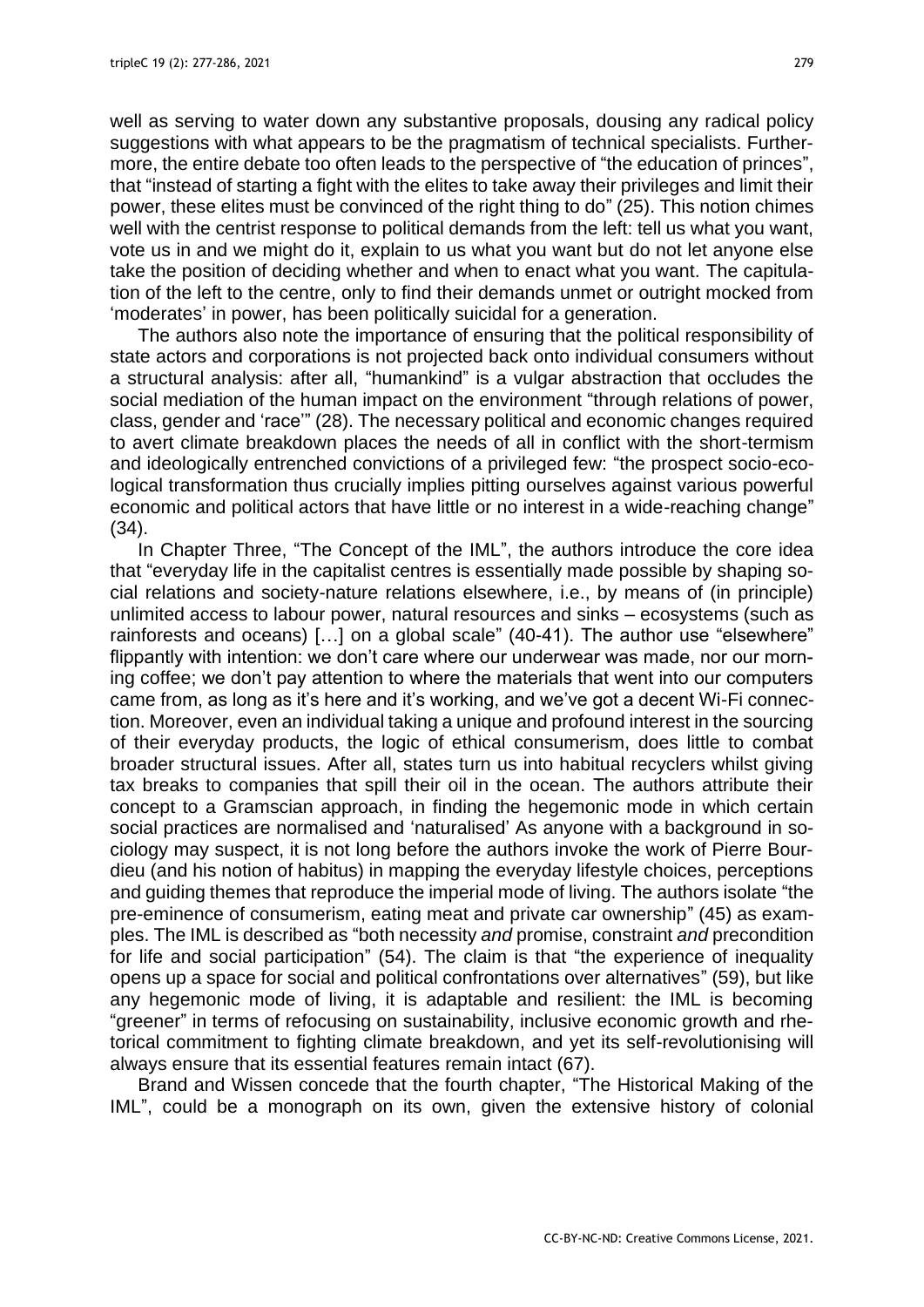exploitation of the global South by the North.<sup>1</sup> The authors chart the European powers, their colonial expansion, the extent to which their policies were determined by their hunger for certain resources: beginning initially as a system designed to furnish the upper classes with luxury goods, the colonial production of food products became an important means of 'democratising' (to use the word ignobly) the imperial mode of living, especially in Britain, as rich and poor alike benefited from the importation of sugar. Nevertheless, despite industrialisation, technological innovation and the unprecedented flow of wealth, resources, and goods into the European powers, "free market capitalism was accompanied by catastrophic living and working conditions for most people, not just in the colonies, but in the centres as well" (88).

Moving forward to American consumerist expansion and the US economic boom of the 1940s, the authors account for the "emergence of 'modern' and 'western' consumption norms" (91) and the oft-forgotten heavy-handedness of ideological Fordism: "Henry Ford ran his own 'Sociological Department', which subjected his workers to rigorous control" (93), managing their drinking, smoking, frugality, and even expecting their betrothed to make good housewives. Here already the authors are illustrating the connection between the automotive industry and the IML, best encapsulated by the apocryphal Margaret Thatcher quote that "anyone riding the bus over the age of 26 can consider themselves a failure in life".

The authors contend that "a fundamental part of the dominant Western world view was the idea that 'society' could increasingly be emancipated from 'nature', or from the constraints of nature, through technological and scientific innovations" (95-96), a notion that underpins critical theory as well as ecological and economic analysis of our contemporary situation. As Brand and Wissen convincingly argue, in practice, the western world did not emancipate itself from nature; rather, it externalised the "consequences of extremely destructive society-nature relations" (96). Furthermore, the incredibly costly mode of living in the global North tended to require nondemocratic actors in the global South, with the former lobbying and supporting conservative and authoritarian political actors to ensure there was no clamour for the improvement of working conditions, nationalisations of key industries, or any other pesky disruptions to the flow of resources upward. "In the 1970s, as the Fordist period drew to a close, the imperial mode of living became caught up in its own crisis – while remaining attractive and expansive" (99): all that blood spilled, the revolutions curtailed, the racism propagated, the property pillaged, for an unsustainable mode of living that had never proven so unstable and yet was also reaching the height of its popularity.

In Chapter Five, "The Global Universalisation and Deepening of the IML", the authors consider the OPEC crisis the historically missed opportunity for a radical redirection of the trajectory of geopolitical forces and international economic organisation. The opportunity was closed by neoliberal retrenchment on the part of the global North: international organisations such as the International Monetary Fund (IMF) became integral in reproducing the IML by burdening 'developing' (read: ransacked) countries with debt.

<sup>&</sup>lt;sup>1</sup> If I have one criticism of this chapter, I found the lack of regional voices disappointing, especially given the extensive practical discussions of overhauling colonial resource management in the diaries of famous African revolutionaries. Nevertheless, it is hard to know the extent to which I may lay blame at the authors' feet. African writing has been left out of publication, is untranslated and is less publicised within the academy, perhaps for the very reasons that the book suggests: that such writing undermines the hegemonic articulation of the imperial mode of living.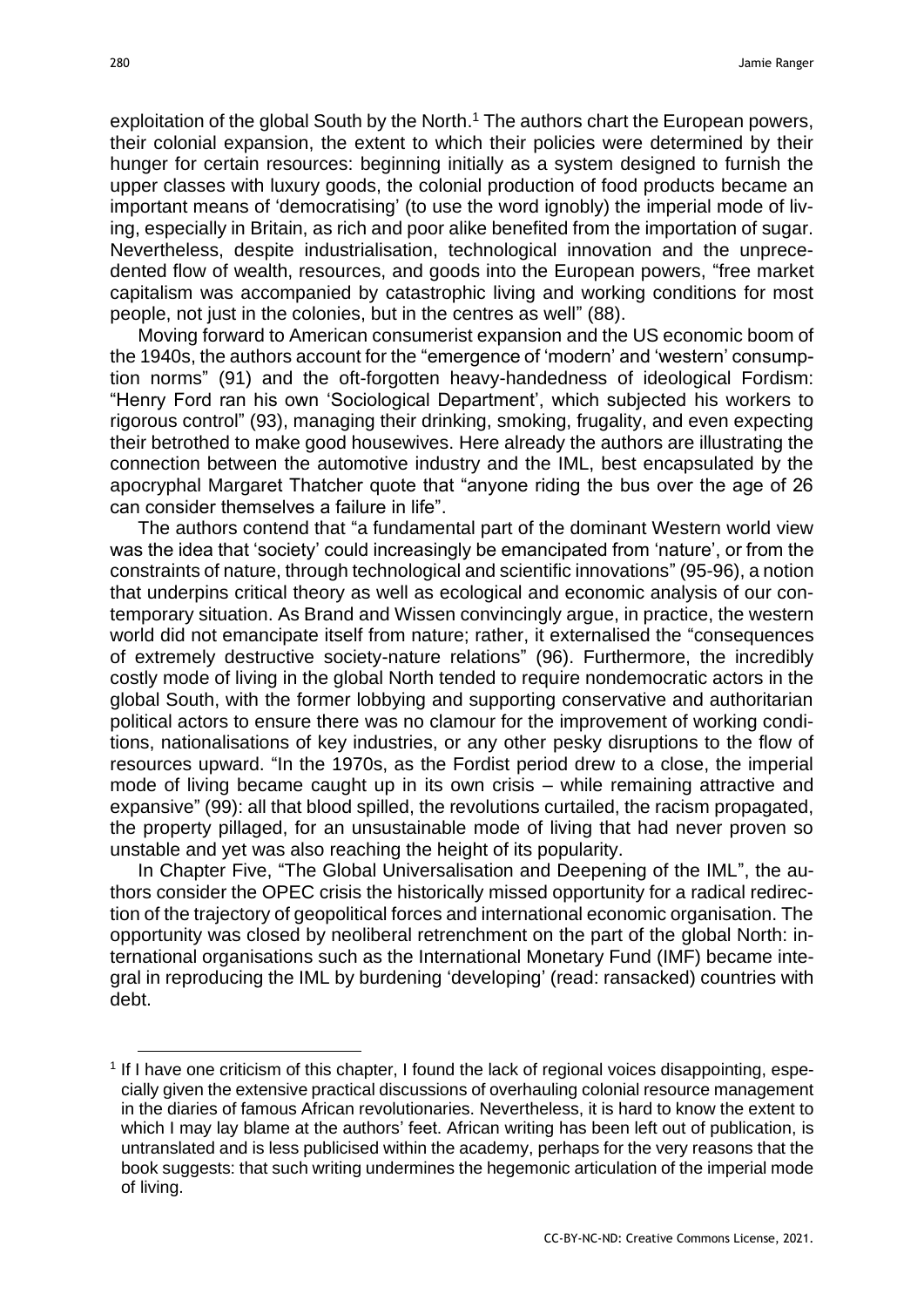Furthermore, the emergence of the "information economy" in the west serves to mask the intensification of the consumption of resources such as oil (exacerbated among other things by cheap air travel) and dematerialises the risky business of obtaining rare earth metals, as well as dealing with electronic waste pollution (107). China and India are expected to require far more energy to hit their growth targets, and yet (forced by environmental necessity and geopolitical manoeuvring) the expectation will be that they adopt renewable energies or reduce their carbon footprints precisely when their economies approach the point of overtaking the west.

The authors consider China's expanding middle class, noticing that it is industrialisation and the expansion of consumer markets that have allowed a higher standard of living, but in the imperial mode. Despite Xi Jinping's efforts to impose environmental laws for a "Beautiful China" at the national level, the laws are "often disregarded, especially as a result of close connections between companies and Party cadres at the local level" (124), and so long as the nation meets its growth targets and the standard of living consistently improves over time, we have the historical lessons from colonial Europe and Fordist America that populations are happy to overlook structural issues when the going's good. The IML "promotes a specific relationship between the state and population – 'citizenship through consumption' – which promises greater opportunities for consumption in exchange for acceptance of the existing political and economic order" (127).

The authors undertake an overview of resource extraction in Latin America (124- 131), which calls to mind recent elections in the region. Could the imperial mode of living explain the voting allocation in recent South American elections in Bolivia and Peru? The diaspora and voters in the city, closer to systems of imperial production, vote overwhelmingly for openly fascistic, pro-America, authoritarian-minded politicians, whilst those rural areas most exploited by the systems of production and consumption vote overwhelmingly for openly pro-worker, pro-union, populist socialists, often with indigenous and working-class backgrounds. One could argue that the 'pink wave' is symptomatic of the broader encroaching crisis point of the IML outlined in the text as the inherent paradox of pushing for more of the world to raise its standards of living even though the standards of living are predicated on systemic exploitation of the developing world.

In Chapter Six, "Imperial Automobility", the authors return to their pet peeve: the SUV. The middle-class owners of these gas-guzzling automobiles are characterised as the epitome of the IML subjectivity, "the polarisation between security and insecurity, as well as between superiority and subalternity" (140): it is clear to the reader that the authors believe the SUV to be a frankly grotesque adoption of a polluting, individualising mode of transport that has been weirdly normalised. Perhaps this is where the IML's phenomenological dimension gets most of its attention: ultimately, the concept is more than simply elucidating the history of capitalist exploitation; it's also about making the present strange, making certain products, habits and choices that usually fade into the background feel absurd and unnecessary: "the development of ever faster and ever more high-performance vehicles can be understood as an attempt to minimise the loss of time through technological and competitive means: whoever can afford the most horsepower gets ahead in the rat race" (147).

In Chapter Seven, "False Alternatives: From the Green Economy to a Green Capitalism?", the authors begin to wrestle with the political complications of untethering the western standards of living from the exploitative structures that secure them. The emerging mainstream environmental political discourse is happy to talk about "transforming economies", but not underlying capitalist dynamics (161). The underlying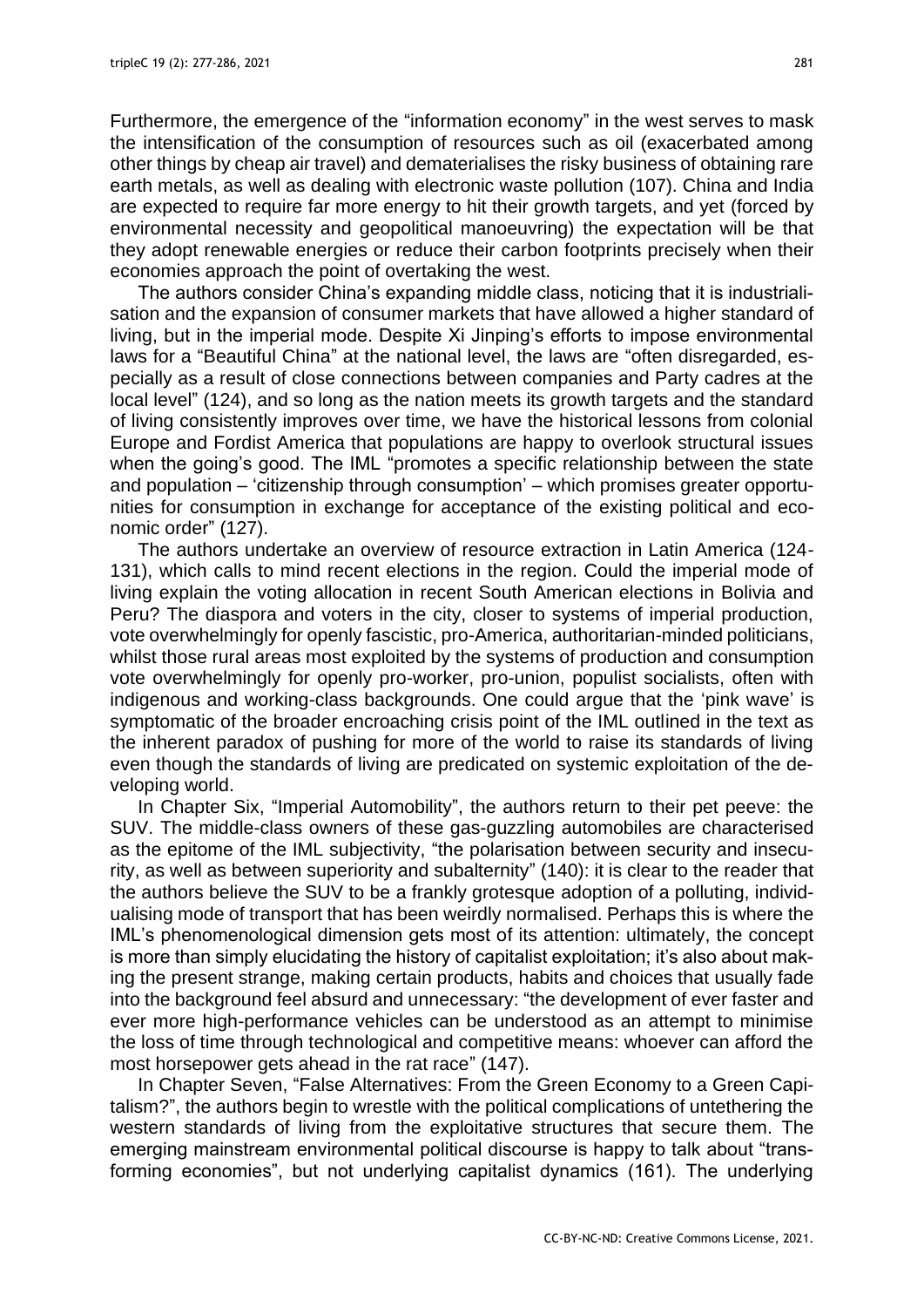assumption of any green capitalism is that "the necessary absolute reduction of resource consumption and the strain on sinks is feasible without challenging the imperial mode of living, the political economy of capitalism, or the relationships of social forces that sustain it" (161-162).

Despite paying lip service to sustainability and bringing supposed environmental externalities back into capitalism (through ideas such as carbon taxes), "what remains hidden is the fact that ecosystems are not destroyed because they lack a price tag that would quantify the cost of their destruction" (165): international organisations wish to play "tragedy of the commons" seminar room solutions with entire regions and communities, assuming the neutrality of the "state" and the "market" in a way that you can only really get away with precisely because you work in these aforementioned organisations. The authors suggest that at worst green capitalism will lead to "a new speculative (financial) market segment" developing with "inherent economic and ecological risks, because offset trading relies on continuing, rather than overcoming, the ecologically destructive imperial mode of living" (172). The authors contend that green capitalism will "neither effectively manage the ecological crisis nor reduce inequality, let alone create good living conditions for all; instead, it will generate and externalise new socio-ecological costs" (179).

In Chapter Eight, "Contours of a Solidary Mode of Living", the authors articulate their political project in response to the politics of "militarisation and securitisation" (185) that has been growing in prevalence, spurred on by the rhetoric of far-right parties across Europe. The authors contend that "changes to the imperial mode of living must begin at different points: it is about creating different political rules, social expectations and general approaches that push back against capitalist expansion and appropriation and make a solidary mode of living possible" (187). Is this not the individualist mode of politics symptomatic of green capitalism, rearticulated for a better economic vision? The authors bring in Foucault's form of practical criticism, conceding that his intended theory applied to individuals, and maintain that "it also applies to collective actors, such as trade unions and society as a whole" (188).

It is granted that for the IML to come to an end and a more solidary mode of living to take its place there must be an expanding of spaces and alliances "that enable emancipatory action" (189). The aim is a solidary mode of living, described as "just, democratic, peaceful and truly ecological – [a] model of prosperity beyond capitalist, patriarchal and racist impositions, beyond the domination and exploitation of nature" (193). The political aspiration is to link refugee solidarity movements with environmental activists, to support concerned mothers who don't want Coca Cola machines in their children's schools and ask them to think about whether they need a Range Rover, and so on. We ought to be campaigning for the democratisation of energy in the global North, but more importantly, to get out of the way of political actors trying to democratise their resources in the global South. A solidary mode of living "must recognise the fundamental vulnerability of human and nonhuman life and create forms of living together that are not based on making the lives of many or even only a few people precarious, or that similarly endanger nature" (199). It is a politics that acknowledges and takes responsibility for the Anthropocene.

In "An Afterword in Times of Corona", the authors retain a sense of optimism despite the horrors of the pandemic: the IML has been compromised by a global catastrophe, our lives are changed, and we have an opportunity to communicate a new vision for the world we want to 'return to' when the crisis ends.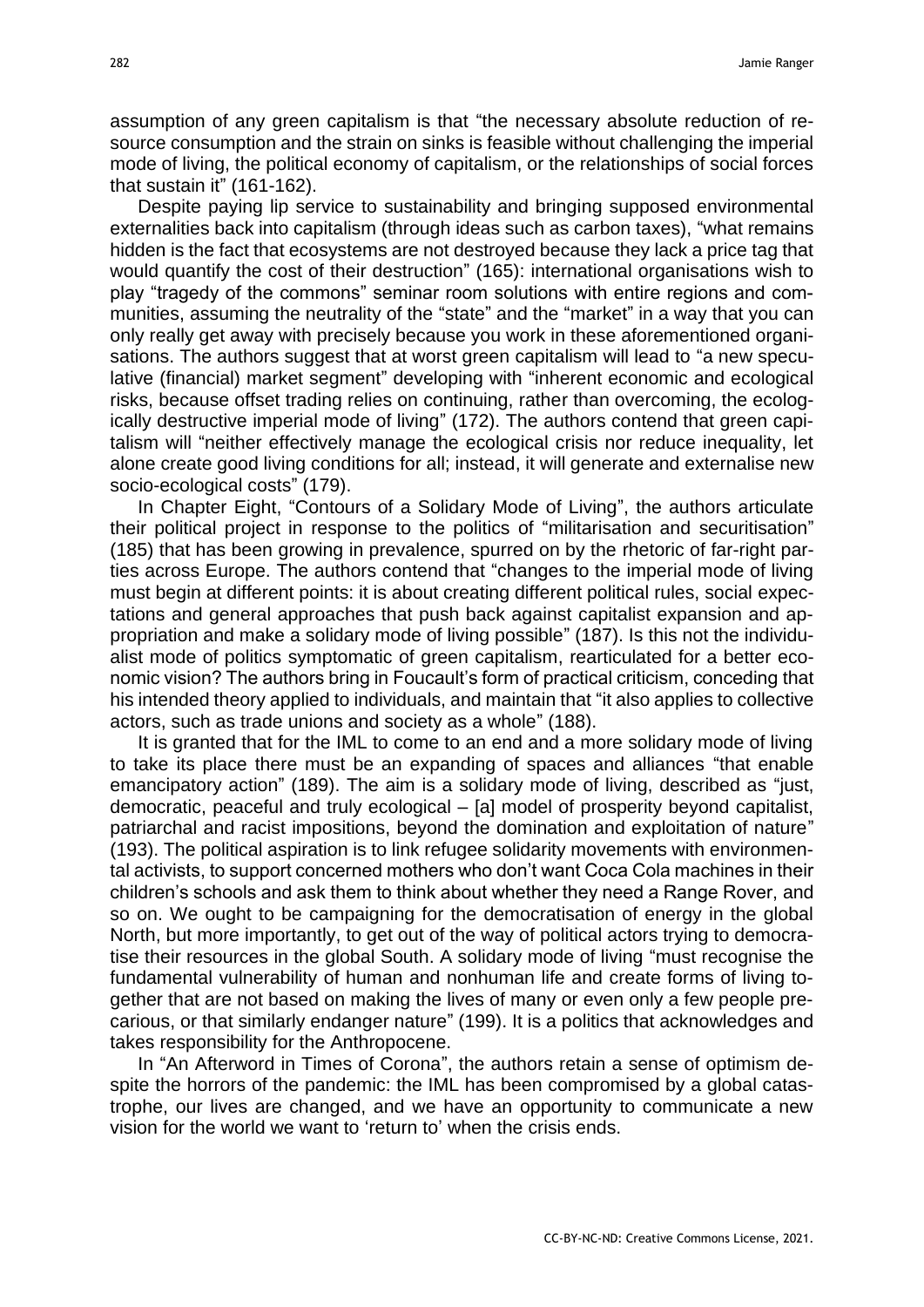## **3. Reflections**

In the context of this journal, we may wish to ask ourselves to what extent the "imperial mode of living" as a concept increases the capacity of socialist scholars to effectively communicate the systemic injustices produced by capitalism. I'd argue that the future of progressive electoral politics may be determined by the cohesiveness and coherence of a political project that accommodates Gen X centre-left party loyalists, Millennial left-populists and Gen Z's radical environmentalists, and the imperial mode of living may be a concept capable of bridging the rhetorical gap between 'stakeholder capitalist left-liberals' in starched collar shirts and 'ecologically conscious anti-capitalist' students with neon-coloured hair (aesthetic stereotypes subject to change). It is hard to ignore that whilst values of social liberalism have remained broadly consistent across the European left across the generational divides (with the huge and significant exception of transphobia), there has been much intergenerational discontinuity and discord caused by disagreements concerning economic issues. The IML forces a strategic rethink, a realignment of environmental policies against 'green capitalism' (and the racist overpopulation narratives and bad-faith propaganda of 'eco-fascism') that could provide a united front against predatory corporatism and right-wing culture wars (no doubt exacerbated by the expected increase in climate refugees).

Nevertheless, the political battle ahead of us appears complex, intricate, and vague: I completely agree that we need to respond to the emergence of the 'neoliberal, enabling and increasingly regressive state' by restructuring the state, but that is a project that has never been attempted in the global North without severe backlash and repercussions. Geopolitically speaking, would a country like Germany have to leave the G7, even NATO, to achieve this goal? Although the book is written by scholars intervening in a debate occurring within German domestic politics, the concept of the imperial mode of living is paradigmatic of the invisibility of sincere and historically informed colonial reckoning in British public life. At the time of writing, the latest YouGov polling shows that two thirds of Britons support cutting the foreign aid budget (Smith 2020), a paltry amount of money in the context of total state finances and an utterly measly sum in comparison to the calculated costs that Britain's imperial regime inflicted around the world, including on many of the countries currently receiving the aid in question. I suppose one of the more useful aspects of making visible the IML is exposing the pampered middle-class professionals who are perfectly aware that if they turned their heads in the right direction, they would become politically and ethically culpable: so they ensure that they don't.

Brand and Wissen certainly strike at the heart of the politics that undergirds certain ways of living: it's one thing to acknowledge that car ownership is steadily declining across generations but think of the hysterical outcry from the Home Counties if a British politician suggested that we need to pivot away from car ownership on environmental grounds! Furthermore, the more cynical reader of green capitalism would go as far as to argue that the new greenwashing projects of finance capitalism and the most rapacious of capitalist states is indeed the ethical pretext for forcing countries like China and India to bear the brunt of any newly emergent externalities, slowing down their growth and forcing developing countries that have escaped direct imperial control to pay for the continuation of the IML in the global North.

Here is where my pessimism exerts pushback: if we want collective political solutions that radically transform the global economic structure, why does Brand and Wissen's critique of the IML focus on everyday practices? Is there not an easy misreading of the IML as an argument against personal car ownership and other consumer choices? Perhaps the IML is most effective as an intergenerational bulwark: look at the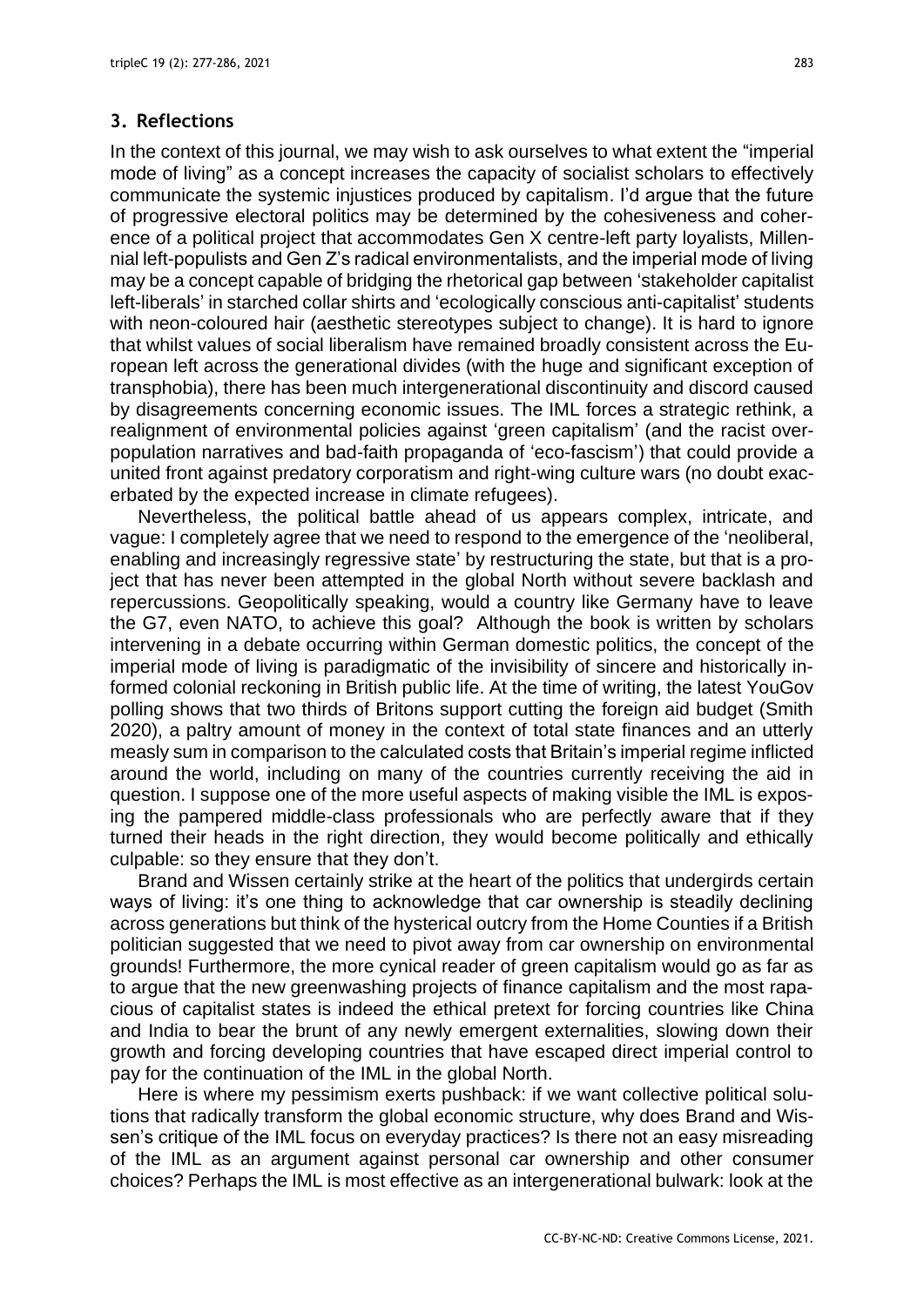way of life your parents fetishized, for the sake of the planet, for the sake of your soul, we cannot continue to live like this!

Without banging the revolutionary drum too hard, we've had global issues with the imperial mode of living, and they were traditionally confronted with anti-imperialist insurgencies that were themselves viciously overthrown, assassinated and demonised in western media. Why are we to assume the global North are the political protagonists? Perhaps the role of those in the imperial core ought to be to mitigate the excesses of our state actors by pressuring them into making concessions to the global South and ensuring our political representatives aren't interested in bloodlust when the next wave of workers' protests and collective bargaining occurs in those countries most affected by the IML. The strength of the concept is in revealing contradictory, unrealistic expectations for a particular kind of lifestyle, and how the far-right seize on the collective malaise to propose their own (racist and unhelpful) solutions.

We have already seen the coronavirus response make visible the contours of the IML, as vaccine patents are defended even at the cost of thousands of lives, as the global North vaccinates its populations, throws money in the direction of its wealthy business owners, effortlessly nationalises entire sectors of the economy to keep everything ticking over, having spent a generation telling their citizens it was all too expensive, only for the global South to remain largely unaided, a gap opening up between those wealthy citizens happy to pay and even travel to get vaccinated, whilst militarised border patrols and police enforce lockdown measures with increasingly disproportionate (and unaccountable) force. If a political project that confronts the IML relies on international solidarity, it could be noted that we all have the pandemic in common, but it is experienced differently the world over, and we may say that the IML provides the qualitative dividing line that captures what side feels more secure than the other.

At the time of writing, it came to my attention that a law was recently proposed in the German government that would make corporations liable for any exploitation (in the sense of child labour or appalling working conditions, rather than the extraction of surplus-labour!) in their supply chains. After a publicised lobbying campaign, which included taking out full page advertisements in major newspapers, the bill was watered down and passed:

The "Act on Corporate Due Diligence in Supply Chains" will enter into force in 2023 and will initially cover companies with 3,000 or more employees, and from 2024 onwards companies with 1,000 or more employees. These companies must identify risks of human rights violations and environmental destruction at direct suppliers and, if necessary, also at indirect suppliers. They must take countermeasures and document them to the Federal Office for Economic Affairs and Export Control (BAFA), which can issue fines if companies violate their due diligence obligations (Business & Human Rights Resource Centre 2021).

Nevertheless, the incident revealed two things; firstly, the imperial mode of living, at least in German politics, is increasingly becoming an active concern for political actors, and secondly, arguments to maintain the status quo rely exclusively on misinformation or ignorance. In this case the argument from the lobbyists was laughable, ostensibly that corporations having to check if children were being harmed in the making of their products would 'slow them down' to the extent that checking would be a costly waste of time, and that if any corporations were in fact using exploitative supply chains, it ought to be the job of governments in the Global South to admonish them, not the Global North. This form of lobbying backfires by highlighting precisely why corporations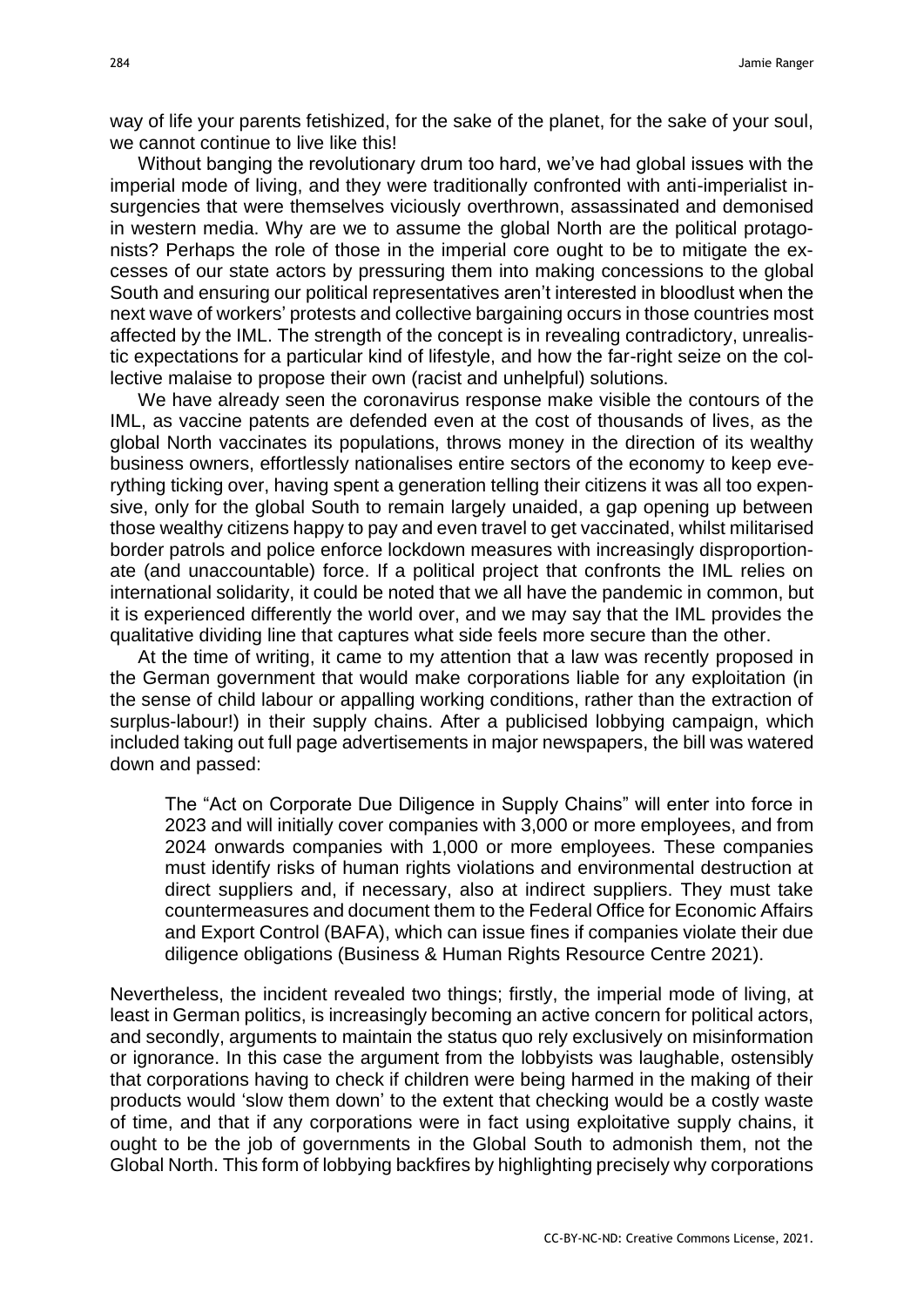wish to rhetorically 'empower' the governments of the Global South: they know they are comparatively impotent, and it is often the corporations themselves, through the quasi-illegal flexing of their commercial muscles, their own localised corrupt practices, and their capacity to threaten local markets, that keep those governments impotent.

There is an epistemic (perhaps I mean something closer to agnotological?) aspect to the imperial mode of living: some people do not wish to know the truth of the systems of exploitation that their comparative comfort relies upon, and so will knowingly circumvent the possibilities of acquiring the knowledge that makes them culpable, which itself plausibly renders them ethically culpable, yet thanks to their democratic representations, they remain politically inert. After all, political figures are often at the forefront of denying the exploitation within the status quo, and those parties most responsible for reproducing it are happy, with a wink and a nod, to keep your secrets in order to keep the show on the road.

Brand and Wissen's text also forces internal retrospection to those committed to progressive electoral politics. To what extent shall the contemporary centre-left commit itself to a retrospective analysis of its own colonial activities? To what extent will the centre-left commit itself to anti-imperialist political stances in the future? The diaries of assassinated African leaders from across the continent are full of specific (violent) altercations between their political projects and rapacious corporations that were themselves glorified arms of a broader colonial regime of racism, violence, dispossession, and exploitation. Will the red-green coalition hold the next time the OAS cries foul? Furthermore, to what extent are the conditions raised by the imperial mode of living the articulation of a system of exploitation that subaltern voices have been trying to get Europeans to pay attention to for generations?

To conclude, *The Imperial Mode of Living* is a punchy, coherent, and persuasive narrative of capitalism, providing a language through which anti-capitalist action may articulate the global North's political culpability in economic exploitation in ecological terms without advocating for the greenwashing individualism that only serves to reinforce contemporary asymmetries of power. *The Imperial Mode of Living* may well become an invaluable linguistic, ideological, and empirical resource for future red-green political activism.

#### **References**

- Brand, Ulrich and Markus Wissen. 2021. *The Imperial Mode of Living: Everyday Life and the Ecological Crisis of Capitalism.* London: Verso.
- Business & Human Rights Resource Centre. 2021. German Parliament Passes Mandatory Human Rights Due Diligence Law. 11 July. Accessed 15 June 2021. [https://www.busi](https://www.business-humanrights.org/en/latest-news/german-due-diligence-law/)[ness-humanrights.org/en/latest-news/german-due-diligence-law/](https://www.business-humanrights.org/en/latest-news/german-due-diligence-law/)
- Initiative Neue Soziale Marktwirtschaft. 2021. Supply Chain Act: More Bureaucracy, Fewer Rights. June 7. Accessed 15 June 2021. [https://www.insm.de/insm/themen/soziale](https://www.insm.de/insm/themen/soziale-marktwirtschaft/lieferkettengesetz-mehr-buerokratie-weniger-menschenrechte)[marktwirtschaft/lieferkettengesetz-mehr-buerokratie-weniger-menschenrechte](https://www.insm.de/insm/themen/soziale-marktwirtschaft/lieferkettengesetz-mehr-buerokratie-weniger-menschenrechte)
- Smith, Matthew. 2020. YouGov Polling: Two Thirds of Britons Support Cutting Foreign Aid Budget. November 25. Accessed 15 June 2021. [https://yougov.co.uk/topics/politics/arti](https://yougov.co.uk/topics/politics/articles-reports/2020/11/25/two-thirds-britons-support-cutting-foreign-aid-bud?utm_source=twitter&utm_medium=daily_agenda&utm_campaign=foreign_aid_cuts)[cles-reports/2020/11/25/two-thirds-britons-support-cutting-foreign-aid](https://yougov.co.uk/topics/politics/articles-reports/2020/11/25/two-thirds-britons-support-cutting-foreign-aid-bud?utm_source=twitter&utm_medium=daily_agenda&utm_campaign=foreign_aid_cuts)[bud?utm\\_source=twitter&utm\\_medium=daily\\_agenda&utm\\_campaign=foreign\\_aid\\_cuts](https://yougov.co.uk/topics/politics/articles-reports/2020/11/25/two-thirds-britons-support-cutting-foreign-aid-bud?utm_source=twitter&utm_medium=daily_agenda&utm_campaign=foreign_aid_cuts)